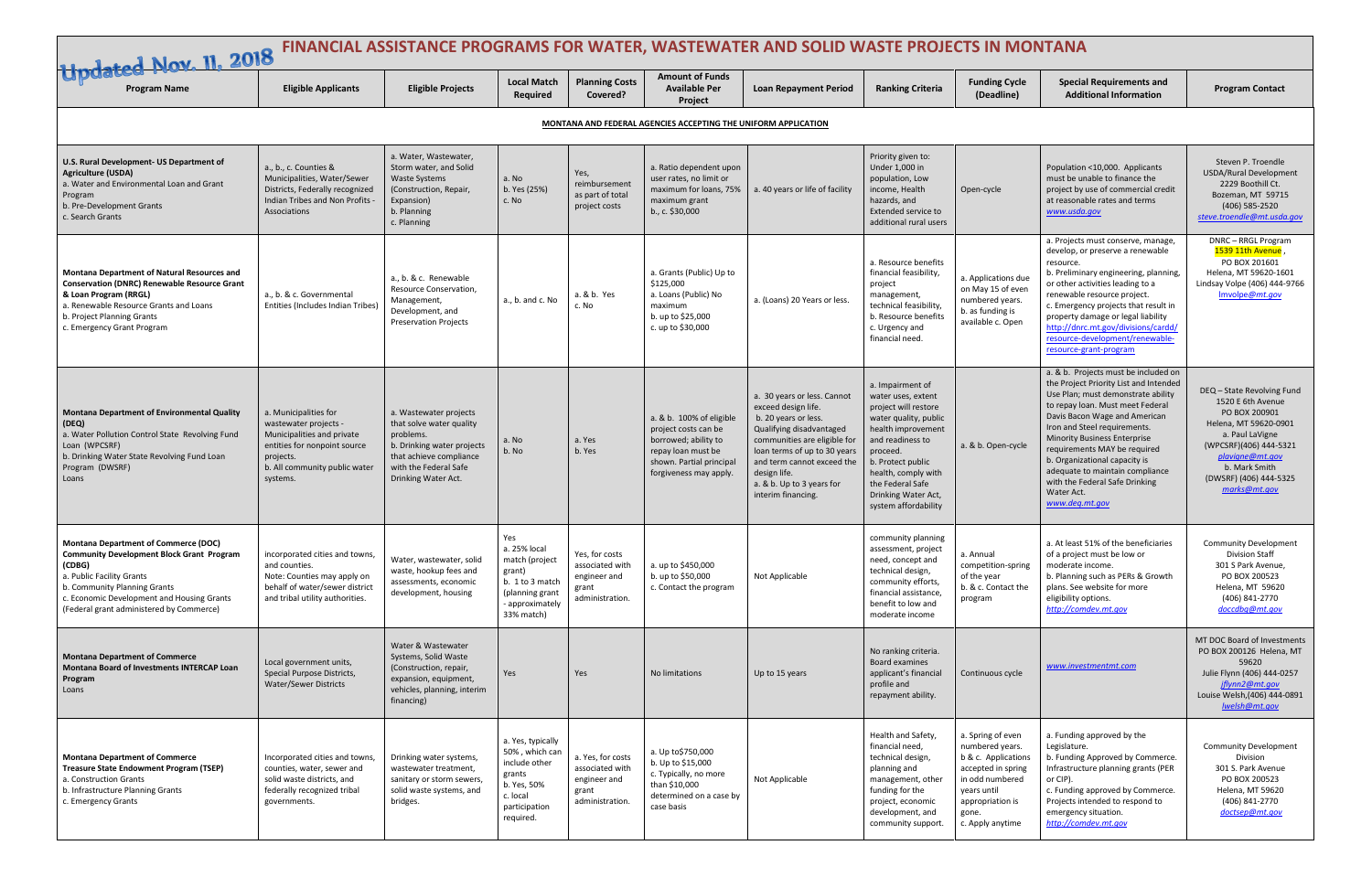| Updated Nov. 11, 2018 FINANCIAL ASSISTANCE PROGRAMS FOR WATER, WASTEWATER AND SOLID WASTE PROJECTS IN MONTANA                                                                                                                                              |                                                                                                                                                                         |                                                                                                                                                                                            |                                                             |                                                                                                                                  |                                                                                                                                   |                                        |                                                                                                                                                                                         |                                                                                                                                                                                                |                                                                                                                                                                                                                                                                                                                    |                                                                                                                                                                 |
|------------------------------------------------------------------------------------------------------------------------------------------------------------------------------------------------------------------------------------------------------------|-------------------------------------------------------------------------------------------------------------------------------------------------------------------------|--------------------------------------------------------------------------------------------------------------------------------------------------------------------------------------------|-------------------------------------------------------------|----------------------------------------------------------------------------------------------------------------------------------|-----------------------------------------------------------------------------------------------------------------------------------|----------------------------------------|-----------------------------------------------------------------------------------------------------------------------------------------------------------------------------------------|------------------------------------------------------------------------------------------------------------------------------------------------------------------------------------------------|--------------------------------------------------------------------------------------------------------------------------------------------------------------------------------------------------------------------------------------------------------------------------------------------------------------------|-----------------------------------------------------------------------------------------------------------------------------------------------------------------|
| <b>Program Name</b>                                                                                                                                                                                                                                        | <b>Eligible Applicants</b>                                                                                                                                              | <b>Eligible Projects</b>                                                                                                                                                                   | <b>Local Match</b><br>Required                              | <b>Planning Costs</b><br>Covered?                                                                                                | <b>Available Per</b><br>Project                                                                                                   | <b>Loan Repayment Period</b>           | <b>Ranking Criteria</b>                                                                                                                                                                 | <b>Funding Cycle</b><br>(Deadline)                                                                                                                                                             | <b>Special Requirements and</b><br><b>Additional Information</b>                                                                                                                                                                                                                                                   | <b>Program Contact</b>                                                                                                                                          |
| ADDITIONAL FEDERAL FUNDING PROGRAMS                                                                                                                                                                                                                        |                                                                                                                                                                         |                                                                                                                                                                                            |                                                             |                                                                                                                                  |                                                                                                                                   |                                        |                                                                                                                                                                                         |                                                                                                                                                                                                |                                                                                                                                                                                                                                                                                                                    |                                                                                                                                                                 |
| U.S. Economic Development Administration (EDA)<br><b>Public Works</b><br>Grants (Federal)                                                                                                                                                                  | Municipalities, Counties,<br>Indian Tribes, nonprofits                                                                                                                  | Water and Wastewater<br>Systems                                                                                                                                                            | Yes                                                         | Yes, under the<br>Technical<br>Assistance<br>Program                                                                             | Generally, not to exceed<br>\$1,000,000, but may be<br>waived in special<br>circumstances.                                        | Not Applicable                         | 6 ranking criteria<br>with emphasis on<br>economic distress<br>and the job/cost<br>ratio.                                                                                               | Applications<br>accepted at any<br>time.                                                                                                                                                       | Project tied to economic<br>development - job creation or<br>retention. Must comply with federal<br>regulations<br>www.eda.gov                                                                                                                                                                                     | Kirk Keysor, PO BOX 10032,<br>Bozeman, MT 59719<br>406-599-9795<br>kkeysor@eda.gov                                                                              |
| <b>U.S. Army Corps of Engineers (USACE)</b><br>Section 595 of the Water Resources Reform &<br>Development Act (WRRDA) grants.                                                                                                                              | Public entities (Includes Indian<br>Tribes)                                                                                                                             | Wastewater treatment and<br>related facilities, water<br>supply and related<br>facilities, environmental<br>restoration and surface<br>water resource protection<br>and development.       | 75%<br>federal/25%<br>local cost share.                     | <b>Planning costs</b><br>can count<br>towards local<br>share when<br>incurred prior to<br>project.                               | No specific amount per<br>project, but typically no<br>more than \$1,500,000.<br>Funding for this program<br>varies year to year. | Not Applicable                         | None                                                                                                                                                                                    | No specific<br>deadline, but grant<br>awards are tied to<br>the federal<br>appropriation<br>process.                                                                                           | Funds typically must be spent in the<br>same fiscal year that the money is<br>received, but with approval can be<br>carried over into the next year.<br>See website for application info:<br>http://www.usace.army.mil/Mission<br>s/Civil-Works/Project-<br>Planning/WRRDA-7001-Proposals                          | USACE, Omaha District<br>215 N 17th St<br>Omaha, NE 98102<br>(888) 835-5971 or<br>(402) 995-2229<br>hqplanning@usace.army.mil                                   |
| U.S. Army Corps of Engineers (USACE)<br><b>Technical Assistance Programs</b><br>a. Planning Assistance to States & Tribes (Sec. 22,<br><b>WRDA 74)</b><br>b. Flood Plain Management Services Program<br>(FPMS) (Sec. 206, Flood Control Act (FCA) of 1960) | States, local governments,<br>federally-recognized Indian<br>Tribes, non-federal entities<br>(w/local government support)                                               | Broad range of water<br>resource issues. These<br>programs are planning<br>level only and do not lead<br>to construction.                                                                  | a. 50% federal;<br>50% non-<br>federal<br>b. 100% federal   | These studies are<br>inherently<br>planning level<br>studies only.<br>Refer to<br>information on<br>the local match<br>required. | Federal limit:<br>a. \$2 million for each<br>state or Tribe per year<br>b. \$1 million per state<br>per year                      | Not Applicable                         | <b>USACE discretion</b><br>within available<br>funds.                                                                                                                                   | No specific<br>deadline, but<br>federal share is tied<br>to the federal<br>appropriation<br>process.                                                                                           | Interested sponsors should submit a<br>letter of request. More information<br>can be found at<br>www.nwo.usace.army.mil/Missions/<br>CivilWorks/Planning.aspx                                                                                                                                                      | Planning Branch<br>USACE, Omaha District<br>1616 Capitol Avenue<br>Omaha, NE 68102<br>(402) 995-2701<br>(402) 995-2680<br>hqplanning@usace.army.mil             |
|                                                                                                                                                                                                                                                            | <b>ADDITIONAL STATE FUNDING PROGRAMS</b>                                                                                                                                |                                                                                                                                                                                            |                                                             |                                                                                                                                  |                                                                                                                                   |                                        |                                                                                                                                                                                         |                                                                                                                                                                                                |                                                                                                                                                                                                                                                                                                                    |                                                                                                                                                                 |
| <b>Montana Department of Natural Resources and</b><br><b>Conservation Reclamation &amp; Development Grants</b><br>a. RDG Project Grants<br>b. RDG Planning Grants                                                                                          | <b>Governmental Agencies</b><br>(Includes Indian Tribes)                                                                                                                | Reclamation of land, water<br>or public infrastructure<br>affected by mining or<br>hazardous waste sites                                                                                   | <b>No</b>                                                   | a. Some<br>b. Yes                                                                                                                | a. up to \$500,000<br>b. up to \$50,000                                                                                           | Not Applicable                         | a. & b: Reclamation<br>results in natural<br>resource benefits;<br>need and urgency;<br>appropriateness of<br>technical design;<br>project<br>management; and<br>financial feasibility. | a. applications due<br>May 15 of even<br>numbered years.<br>b. As funds are<br>available.                                                                                                      | a. Primary purpose is to reclaim land<br>damaged by resource extraction.<br>Also funds projects meet a crucial<br>state needs.<br>b. Funds available for site<br>investigations and project planning<br>http://dnrc.mt.gov/divisions/cardd/<br>resource-development/reclamation-<br>and-development-grants-program | Heidi Anderson Folnagy<br>1539 11th Avenue<br>PO BOX 201601<br>Helena, MT 59620<br>(406) 444-6687<br>astanley@mt.gov                                            |
| Montana Department of Commerce (DOC)<br><b>Quality Schools Program</b><br>a. Planning Grants<br>b. Emergency Grants<br>c. Facility and Technology Project Grants                                                                                           | Montana K-12 Public School<br>Districts.                                                                                                                                | Water, Wastewater, and<br>Solid Waste Systems<br>Construction, repairs,<br>maintenance, or major<br>improvements to an<br>existing school, or<br>information technology<br>infrastructure. | a. Yes, 1 to 4<br>b. No<br>c. No                            | a. 1:4 match<br>b. No<br>c. Yes, for costs<br>not covered by a<br><b>Quality Schools</b><br><b>Planning Grant</b>                | 1. \$25,000<br>2. Generally not to<br>exceed \$10,000,<br>determined on a case by<br>case basis.<br>3. No limitations             | a. Not Applicable<br>b. Not Applicable | a. & c. Based on<br>statutory priorities<br>and statutory<br>attributes.<br>b. Need Based.                                                                                              | a. Applications<br>accepted in the<br>spring of odd<br>numbered years<br>b. Applications<br>accepted on an on-<br>going basis<br>c. Applications<br>accepted during<br>even numbered<br>years. | a. Planning grants from PERs to<br>Facility condition assessments,<br>Energy audits, etc. Contact the<br>program for a full list. Funding<br>approved by Commerce.<br>b. An urgent or imminent threat.<br>Funding approved by Commerce.<br>c. Funding approved by Legislature<br>http://comdev.mt.gov/             | <b>Community Development</b><br><b>Division Staff</b><br>301 S Park Avenue,<br>PO Box 200523<br>Helena, MT 59620<br>(406) 841-2770,<br>docqualityschools@mt.gov |
| <b>Department of Commerce (DOC)</b><br><b>Montana Coal Board Grant Program</b>                                                                                                                                                                             | Counties & Municipalities,<br>Local Governmental Units,<br>State Agencies, Special<br>Districts, Water/Sewer<br>Districts, Federally recognized<br><b>Indian Tribes</b> | a. Water, Wastewater,<br>Solid Waste Systems,<br>roads, bridges, road<br>equipment,<br>planning, other types of<br>projects that are impacted<br>by coal development                       | Financial need<br>and local effort<br>is a<br>consideration | Yes, for costs<br>associated with<br>engineer and<br>grant<br>administration.                                                    | a. No ceiling                                                                                                                     | a. Not Applicable                      | Planning, need,<br>severity of impact,<br>availability of funds,<br>and degree of local<br>effort.                                                                                      | a. Continuous cycle,<br>applications due 45<br>days prior to<br>quarterly meetings.                                                                                                            | Areas experiencing impacts from<br>coal development or decline.<br>Funding approved by Coal Board.<br>http://comdev.mt.gov                                                                                                                                                                                         | <b>Community Development</b><br><b>Division Staff</b><br>301 S Park Avenue,<br>PO Box 200523<br>Helena, MT 59620<br>(406) 841-2770<br>doccb@mt.gov              |